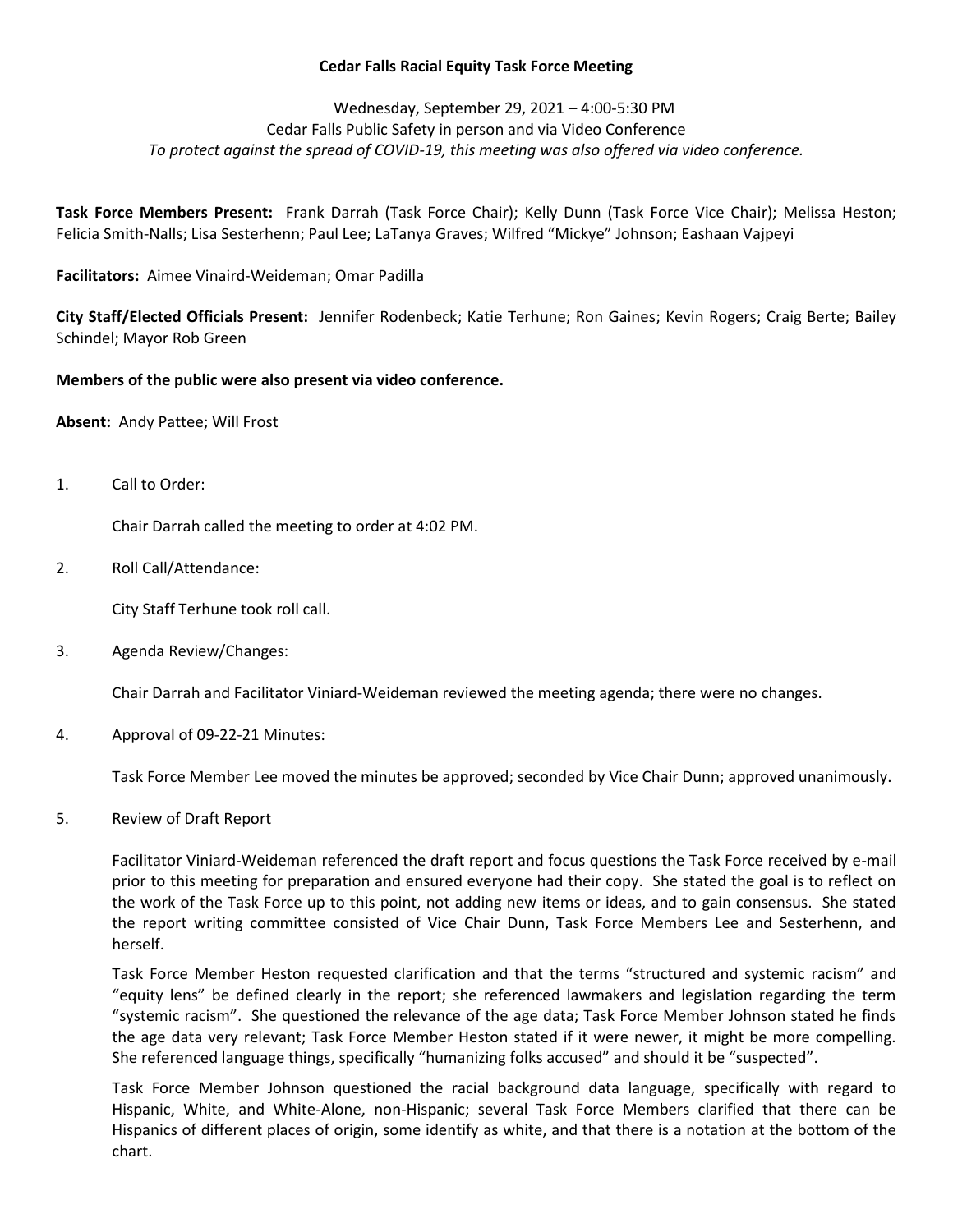Task Force Member Vajpeyi referenced the data under the heading of Racial Equity in Cedar Falls; he stated it is a lot of data and graphs; what reason is it front-loaded in the report and provided before the recommendations; he questioned if this will lose people. Task Force Member Lee stated the report work team felt it important to framework who the report is referencing; when one thinks of racial equity, not only does one think about it in Cedar Falls, but all our experiences, local, state, national; we wanted to put framework in place. Task Force Member Vajpeyi stated his recommendation would be to put fewer tables up front and more text up front; he stated some tables may be difficult to read. Facilitator Viniard-Weideman restated as consider what's needed to be in the front and what can be referred without blocking the main point; Task Force Member Vajpeyi agreed. Task Force Member Johnson referenced use of a chart after text as a pictorial; it gives a comparison; he referenced the chart on age, specifically the number of residents between 18 and 24, the most common age of university students and its effect on the data.

Task Force Member Vajpeyi asked who the target audience of the report is; this could affect the data presentation. Task Force Member Johnson stated the data presented opens discussion and shows the cause and effect relationship(s). Task Force Member Sesterhenn asked if there could be a paragraph summarizing some data, and the charts as attachments; she asked if some of the charts could be turned into easier-to-read bar graphs. Facilitator Padilla stated it's the Task Force's report, and data presentation can be altered as the Task Force requires; however, time is a factor. Task Force Member Lee stated it's something that could be done, but at some point the Task Force needs to accept that this is the way the data it has is presented, and that it is then up to Council to continue the work to dig deeper. Task Force Member Dunn stated she found the data easy to read and understand. Task Force Member Smith-Nalls echoed the question of who the target audience is; she stated there is a difference between reading the report and listening to presentation of it. Facilitator Viniard-Weideman stated the report is to the Mayor and City Council, and the recommendations include public engagement in the next step(s). Task Force Member Heston stated that the final document will be public record; the document is not just for Mayor and Council, it has to do its job with the public as a stand-alone document; she stated we buried the headline, putting the recommendations in the back; the public is going to need to be persuaded this is worth our time and effort. Task Force Member Lee stated that people who want to be engaged will take the time to read the recommendations even if they don't read the other parts; having the report in a format where the Task Force paints the picture then presents its findings; when it comes to Racial Equity in 2021 in Cedar Falls, the Task Force's task was to help the citizens walk through the process.

Facilitator Viniard-Weideman stated the report committee can make changes the Task Force requests but time is limited; she requested consensus from the group about data in the front of the report or the back with a show of hands for the front: Vice Chair Dunn and Task Force Members Lee, Heston, Johnson, Sesterhenn, and Smith-Nalls agree; Task Force Member Vajpeyi disagrees; data will stay in the front end of the report. She stated the report group's next tasks as making sure the picture is painted and not losing the audience.

Mayor Green questioned why recommendations are listed in two separate places in the document. Task Force Member Lee stated each subcommittee produced a similar document providing focus area recommendations and general recommendations; those pages represent each subcommittee's work, then they were combined into full Task Force recommendations. Facilitator Viniard-Weideman suggested making the subcommittee worksheets into appendices; Mayor Green agreed that would clarify.

Mayor Green expressed approval in inclusion of history of exclusive covenants because it's important to describe how we [the City] got to where we are today; Task Force Member Heston suggested in the historical covenant paragraph with some data as well as a reference where to find additional data in the report.

Business and Finance Operations (FBO) Director Rodenbeck referenced the age data charts; she expressed confusion with the different presentation of age ranges; she offered for City staff to help turn one into an easierto-read format (and others as needed); Task Force member Johnson stated the age data, especially for traditional aged college students, is important because it affects other data; the Task Force does have data from UNI. Task Force Member Sesterhenn asked if there was estimated 2019 data based on 2010 data as 2010 is old but 2020 is not available yet. Task Force Member Heston noted that UNI enrollment is down significantly from 2010; Vice Chair Dunn stated that fact is detailed in the report.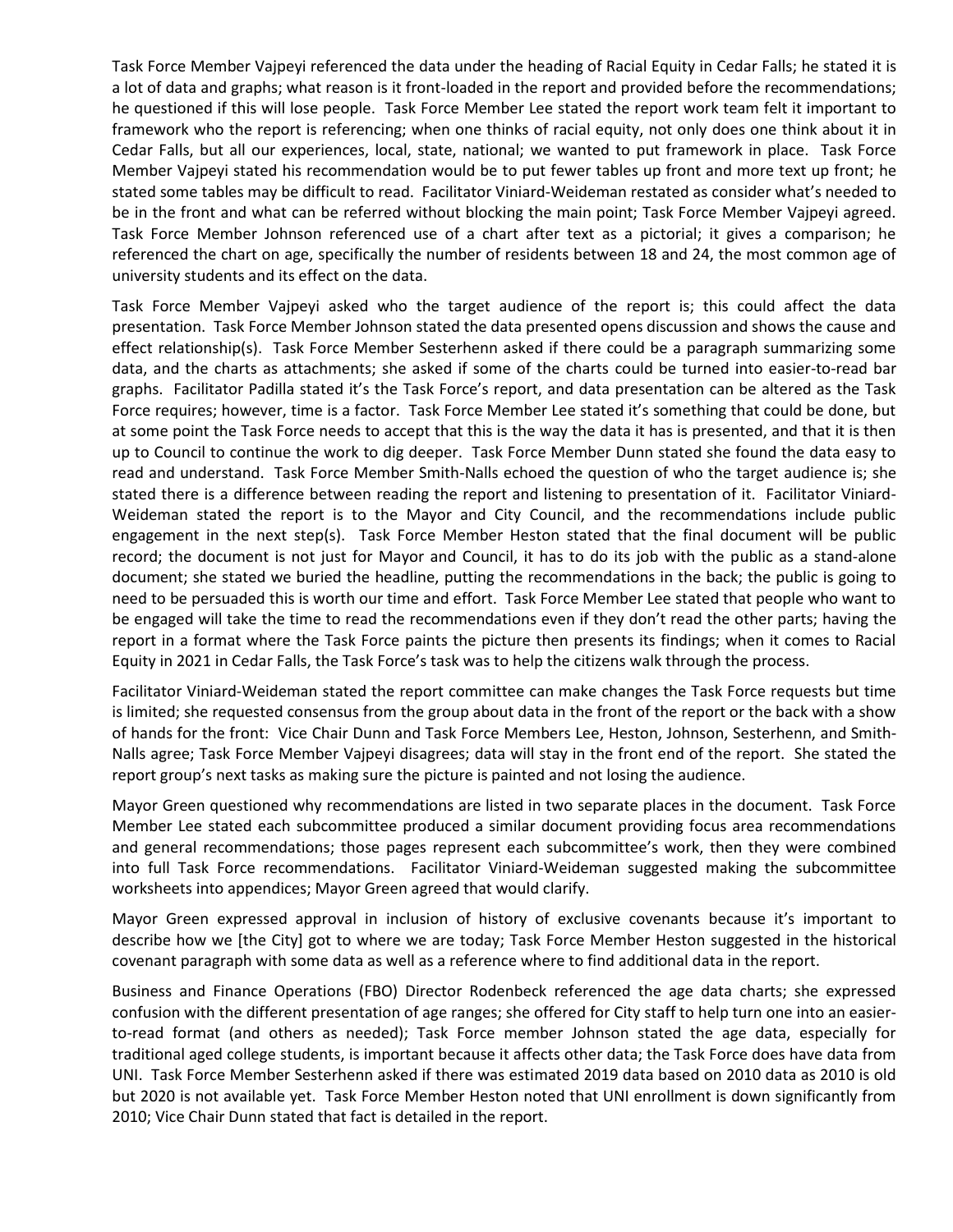Task Force Member Sesterhenn referenced the Task Force subcommittees' worksheets; she stated that the Task Force knows what they are, but those reading won't; could the format be changed and not include subcommittee recommendations. Facilitator Viniard-Weideman stated there was a version of the report like that, but it became so data-heavy it would lose people; there was also a version in which the recommendations were presented first. Task Force Member Heston stated the worksheets require clear labeling and explanation – this is the work of the subcommittee(s) as presented to the full Task Force.

Chair Darrah and Vice Chair Dunn expressed the importance of how the report is presented to Council to get them on board with continuing the work.

Task Force Member Johnson referenced the Education subcommittee's first bullet point and stated it does not have an outcome attached; the education subcommittee members will reword and complete the outcome. He stated that the education data should be cited to the Cedar Falls schools; Task Force Member Smith-Nalls added it needs to be dated.

Task Force Member Lee referenced a housing subcommittee recommendation regarding diversity and inclusion plans for developments requiring board or council approval; he requested clarification if this is within the Task Force's scope to recommend and why it's a recommendation. Task Force Member Heston stated the background is that people live where they do because of factors such as transportation, proximity to employment and goods; the goal is to push developers to be intentional about planning and ensure the board(s) is considering diversity and equity aspects in new developments with these considerations instead of continuing the status quo. Task Force Member Lee questioned if it could be written with less specificity in the report. Task Force Member Vajpeyi stated the recommendations aren't things the Task Force itself will do, they are recommendations to the City extending to staff, so it could be clarified; City staff would come up with the scoring criteria; the goal is to alert or remind the commission members that the way a development is built will either exacerbate or help current issues of equity; this is a way for them to make intentional decisions. Task Force Member Smith-Nalls stated that this consideration is part of other cities' equity plans, not just housing, but everything done should be filtered through the equity lens; right now it can't be stated who will do it, because the Task Force doesn't know that yet; a function of subsidized housing is if it's functional, does it work – is there access to transportation, markets, employment, etc.; these are things that should be considered all the time, it's a red flag if they're not. Task Force Member Lee recommended changing the wording to "Creating and implementing" and Task Force Member Vajpeyi agreed, a directive was missing.

Task Force Member Sesterhenn questioned the difference in recommendations for subcommittees on the work pages versus the written recommendations in the report; she stated they should match more closely. Task Force Member Dunn stated the subcommittee work sheets are like "showing your work". Facilitator Viniard-Weideman stated the report team did not want to edit the worksheets; Task Force Member Lee suggested identifying the worksheets as appendices and making clear separation between the work and the report. Task Force Member Sesterhenn expressed hesitation about language in the worksheets; Facilitator Viniard-Weideman stated the subcommittees can bring back edited worksheets. Task Force Member Sesterhenn questioned keeping them in the report; Task Force Member Lee questioned how one would see what's been discussed without going through all the minutes; Task Force Member Heston responded that the worksheets are a reflection of the minutes of the subcommittees and editing by the report committee would not be good. Task Force Member Lee stated there is validity in ensuring each subcommittee is in agreement on the final copy of their respective worksheet.

Facilitator Viniard-Weideman requested consensus on subcommittees editing a final copy of their worksheets without added new content; consensus reached. Facilitator Viniard-Weideman requested consensus on editing the draft report with the same set-up and format while altering some graphs for clarity/ease of reading while keeping the data to "paint the picture" and clearly labeling the recommendations from the worksheets versus those in the report; consensus reached.

### 6. Discussion of Presentation to City Council

Facilitator Viniard-Weideman welcomed Mayor Green to present options for presentation of the report to City Council. Mayor Green stated that the report will be included in the City's annual Goal Setting meeting in